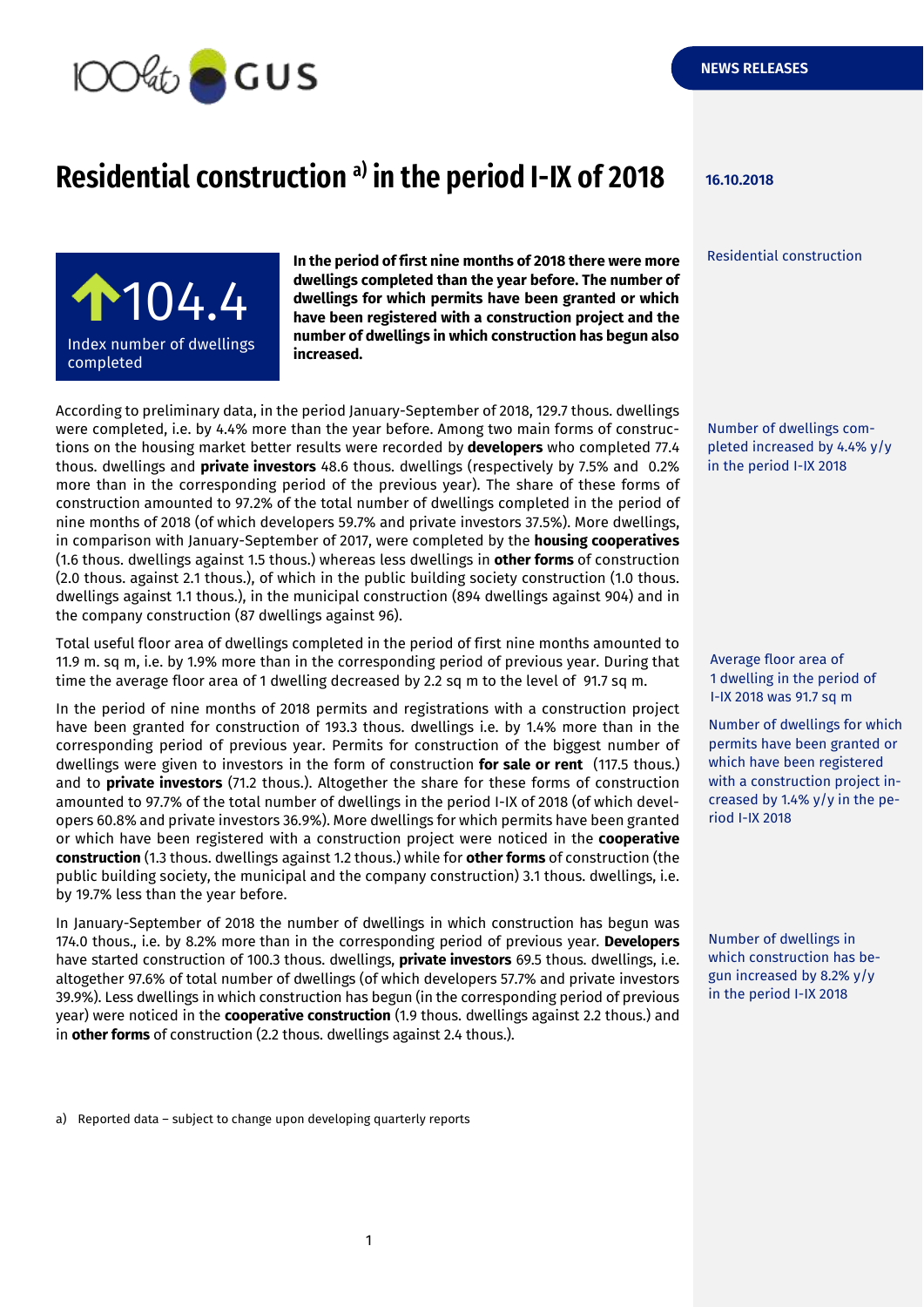



## **Table 1. Residential construction results** *<sup>b</sup>***)**

|                                                                                                            | 2018                   |                |                     |                        |                   |
|------------------------------------------------------------------------------------------------------------|------------------------|----------------|---------------------|------------------------|-------------------|
| Forms of construction                                                                                      | IX                     |                |                     | $I-IX$                 |                   |
|                                                                                                            | Number of<br>dwellings | IX<br>2017=100 | VIII<br>2018=100    | Number of<br>dwellings | $I-X$<br>2017=100 |
| <b>Dwellings completed</b>                                                                                 |                        |                |                     |                        |                   |
| <b>Total</b>                                                                                               | 14870                  | 104.6          | 89.6                | 129 672                | 104.4             |
| Private                                                                                                    | 5088                   | 100.5          | 95.9                | 48 619                 | 100.2             |
| For sale or rent                                                                                           | 8 9 2 8                | 102.9          | 82.7                | 77 423                 | 107.5             |
| Cooperative                                                                                                | 334                    | 185.6          | 160.6               | 1623                   | 105.6             |
| Others <sup>c)</sup>                                                                                       | 520                    | 179.9          | 187.7               | 2 0 0 7                | 93.6              |
| Dwellings for which permits have been granted or which have been registered<br>with a construction project |                        |                |                     |                        |                   |
| <b>Total</b>                                                                                               | 19 613                 | 91.9           | 89.0                | 193 253                | 101.4             |
| Private                                                                                                    | 7638                   | $\times$ d)    | 91.7                | 71 228                 | $_{\chi}$ d)      |
| For sale or rent                                                                                           | 11 109                 | $\times$ d)    | 83.0                | 117 535                | $_{\chi}$ d)      |
| Cooperative                                                                                                | 100                    | 122.0          | 58.8                | 1348                   | 110.9             |
| Others <sup>c)</sup>                                                                                       | 766                    | 107.9          | more than<br>4-fold | 3 1 4 2                | 80.3              |
| Dwellings in which construction has begun                                                                  |                        |                |                     |                        |                   |
| <b>Total</b>                                                                                               | 19 4 66                | 114.6          | 88.8                | 173 961                | 108.2             |
| Private                                                                                                    | 7855                   | $\times$ d)    | 94.9                | 69 4 68                | $x^{\mathbf{d}}$  |
| For sale or rent                                                                                           | 11 2 31                | $_{\chi}$ d)   | 84.9                | 100 344                | $_{\chi}$ d)      |
| Cooperative                                                                                                | 231                    | 40.7           | 183.3               | 1940                   | 87.9              |
| Others <sup>c)</sup>                                                                                       | 149                    | 24.8           | 50.7                | 2 2 0 9                | 93.6              |

b) Since January of 2018 data regarding the effects of "the individual construction" concern only dwellings realized for the investor's own needs; dwellings for sale or rent (included into this form of construction so far) have been included into the form of "construction designated for sale or rent". c) The company, municipal and public building society construction. d) According to the revised scope of forms of construction, indices in relation to the corresponding period of the previous year will be presented from January of 2019.

## Residential construction results